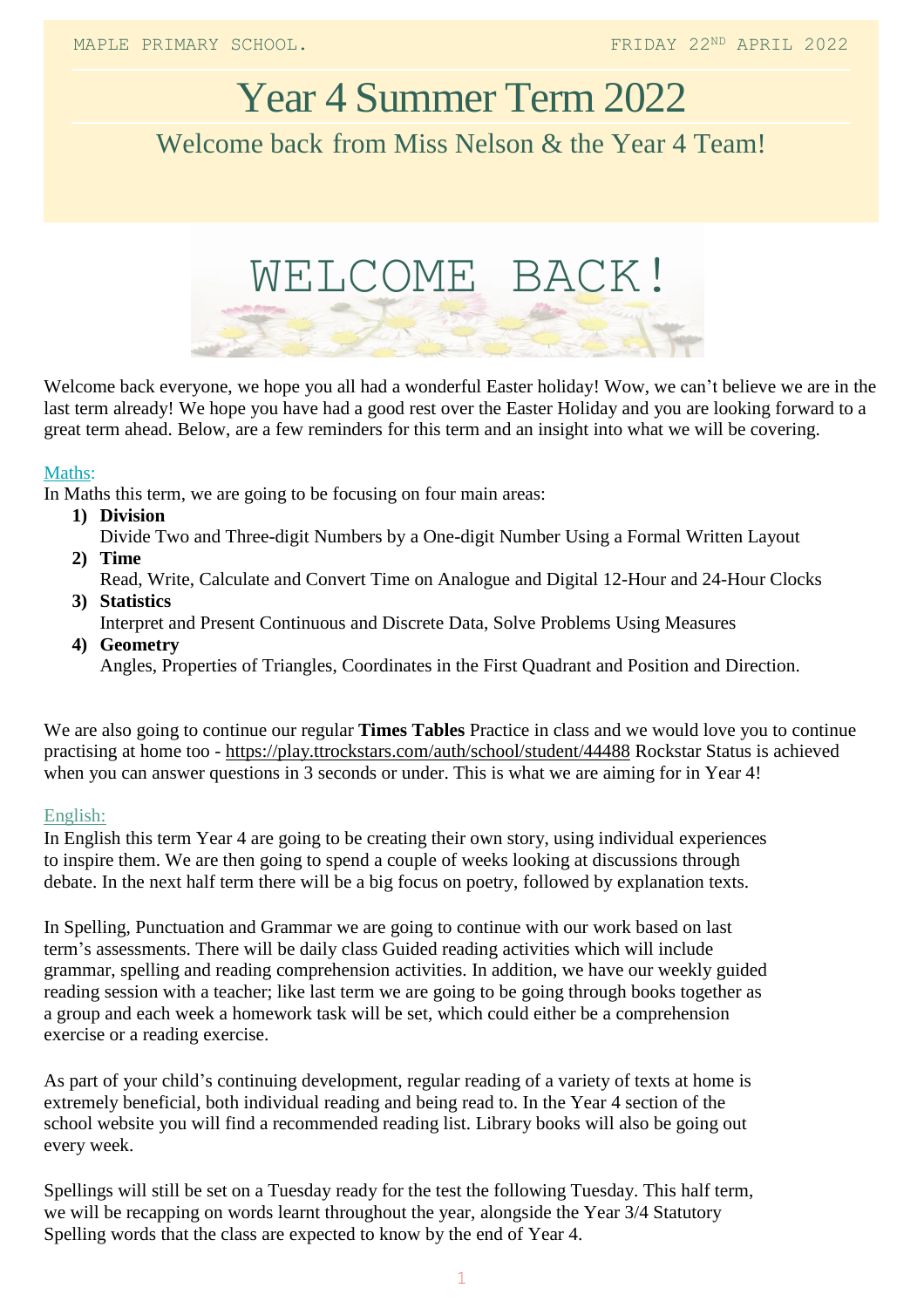## These are important words to know how to spell. A list can be found here [https://cdn.oxfordowl.co.uk/2019/08/29/13/54/08/76f1443d-9b6d-4030-be0d-](https://cdn.oxfordowl.co.uk/2019/08/29/13/54/08/76f1443d-9b6d-4030-be0d-25fcfef01438/SpellingWordList_Y3-4.pdf)[25fcfef01438/SpellingWordList\\_Y3-4.pdf](https://cdn.oxfordowl.co.uk/2019/08/29/13/54/08/76f1443d-9b6d-4030-be0d-25fcfef01438/SpellingWordList_Y3-4.pdf)

Science: In Science this term we are going to be moving onto Living Things and their Habitats. We are very excited to get everyone investigating as much as possible and developing the children's curiosity. This will include a lot of observing and really focusing on creating the children's independence skills in thinking about their own experiments and how to show their findings. Thank you for all your support with the Science homework last term on litter picking and recycling. The pictures look fantastic and it's brilliant to see all the pupils' observations.

History/Art: We are very excited to be studying the Ancient Egyptians this term! We will be travelling back more than 5000 years to explore the Ancient Egyptian architecture (pyramids), rituals (mummification), methods of communication (hieroglyphs), culture (Egyptian life, games and pottery), rulers (Pharaohs), burials (Tutankhamun) and their beliefs. We are going to be very busy historians this term!

Music: We will be following the Charanga scheme to complete a unit on 'Blackbird' by the Beatles and a 'Reflect, Rewind and Replay' unit. We are grateful for flexible approaches to make our music learning possible, such as learning to sign, rather than sing, the song 'Blackbird'.

French / Français: We will turn our focus to 'Les Romains' and a familiar story - 'Boucle d'Or Et Les Trois Ours' (Goldilocks). We will learn to recognize new words in French and learn new strategies as we listen and learn parts of the story.

Computing: This term we are going to be using Purple Mash to have a look at a different coding system called LOGO. On this we aim to create different shapes and patterns and this will involve some de-bugging! After half term we will be doing the Purple Mash coding crash course ready for Year 5.

D&T: Our last D&T topic of the year will be Healthy Eating. We will be looking at how to make sure we have a balanced diet and creating a healthy recipe!

P.E: In P.E this half term, in addition to the daily run, we will be teaching: Fitness, Hockey, Athletics and Rounders. We will continue to have P.E on a Tuesday afternoon and a Wednesday morning so please ensure your child comes to school in their P.E clothes.

Any more information you would like about the curriculum in Year 4 can be found on the school website.

# Quick reminder:

Please make sure your child's school uniform follows the Uniform policy, this can be found on the school website.

All long hair needs to be tied back and hair accessories such as headbands, clips etc. must be plain colours (black, grey, green or red).

As the weather is warming up, please ensure your child has a water bottle to stay hydrated.